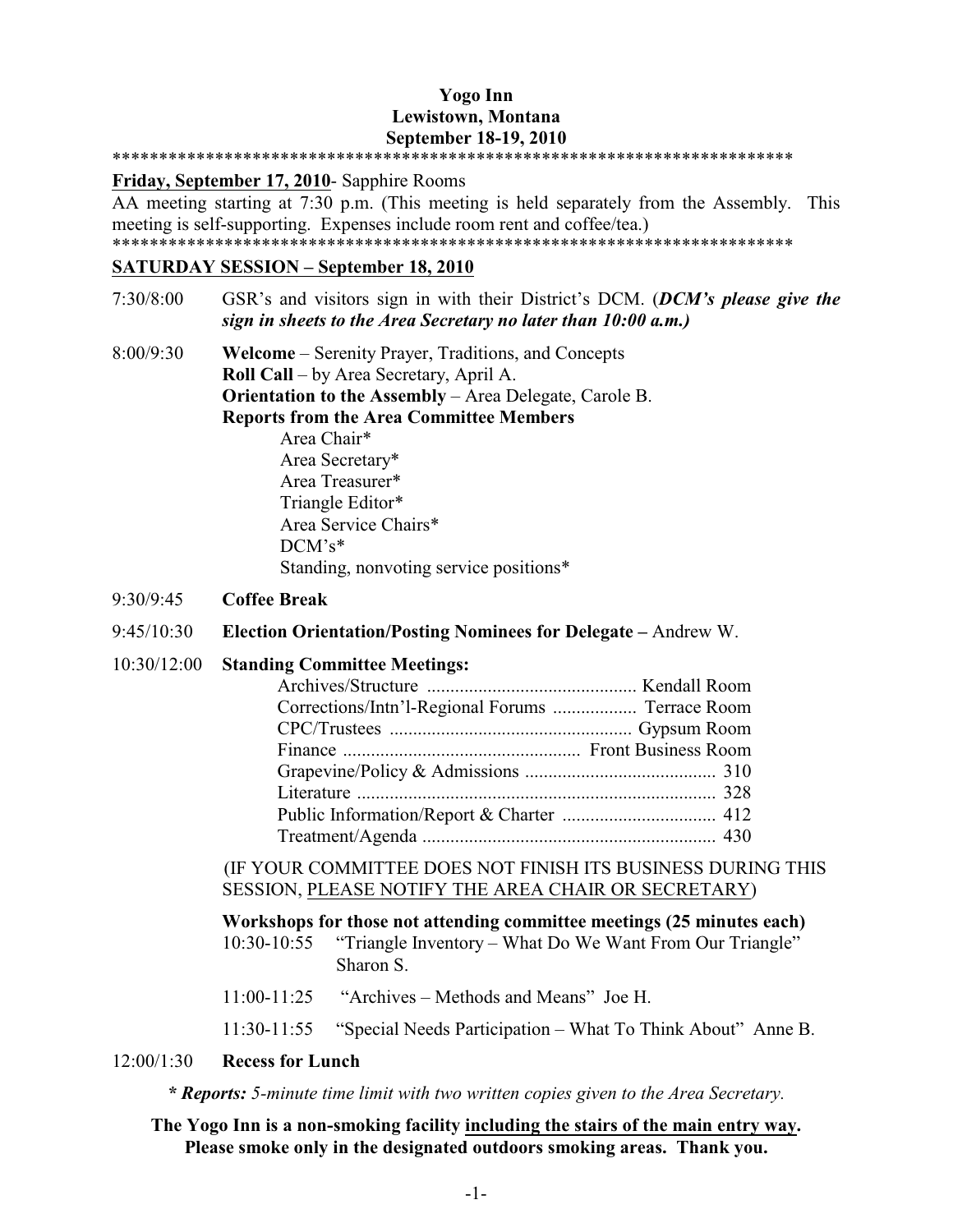# **SATURDAY SESSION – September 18, 2010 [continued from p. 1]**

| 1:30/3:00   | Elections: Presided by Area Advisor, Andrew W.<br>* Delegate, Area Chair, Area Treasurer, and Area Secretary are elected by<br>Third Legacy Procedure as outlined on pages s21-s22 of the service manual. |
|-------------|-----------------------------------------------------------------------------------------------------------------------------------------------------------------------------------------------------------|
|             | * Area 40 Service Chairs (CPC, Corrections, Grapevine, Treatment,<br>Literature, Archives, Public Information) and the Triangle editor are elected<br>by simple majority.                                 |
| 3:00/3:15   | <b>Coffee Break</b><br>(If elections are completed before 5:00 pm, the Floor Assembly begins)                                                                                                             |
| 5:00/7:00   | <b>Recess for Dinner</b>                                                                                                                                                                                  |
| 7:00/8:15   | ** Floor Assembly / Committee Reports-Motions and Discussion<br>Corrections/Intn'l-Regional Forums  Mary S.                                                                                               |
| 8:15/8:30   | <b>Coffee Break</b>                                                                                                                                                                                       |
| 8:30/10:00  | <b>GSR Breakout – Led by Past Delegate Maryann W.</b><br>DCM Breakout - Led by Past Delegate Ed M.<br>Ask-it-basket questions and sharing in both breakouts                                               |
|             | <b>SUNDAY SESSION - September 19, 2010</b>                                                                                                                                                                |
| 8:00/8:45   | *Roundup Reports: Spring 2010 Billings; Fall 2010 Butte; Spring 2011 Great Falls<br>*National Archives Workshop Fall 2011 Helena<br>*Intergroup Reports                                                   |
| 8:45/9:15   | Past Delegate Sharing – Ed M.                                                                                                                                                                             |
| 9:15/9:45   | Past Delegate Sharing - Maryann W.                                                                                                                                                                        |
| 9:45/10:00  | <b>Coffee Break</b>                                                                                                                                                                                       |
| 10:00/10:30 | <b>Delegate's Report</b>                                                                                                                                                                                  |
| 10:30/12:00 | **Continue Floor Assembly / Committee Reports – Recommendations –<br><b>Discussion, General Sharing</b>                                                                                                   |
|             | ADJOURN / DRIVE SAFELY!!!                                                                                                                                                                                 |
|             | * Reports: 5-minute time limit with two written copies given to the Area Secretary.                                                                                                                       |

**\*\*** *Floor comments are requested to take no longer than 3 minutes***.**

**The Yogo Inn is a non-smoking facility including the stairs of the main entry way. Please smoke only in the designated outdoors smoking areas. Thank you.**

**SPRING 2011 ASSEMBLY, APRIL 9-10, 2011, AT THE YOGO INN, LEWISTOWN MT**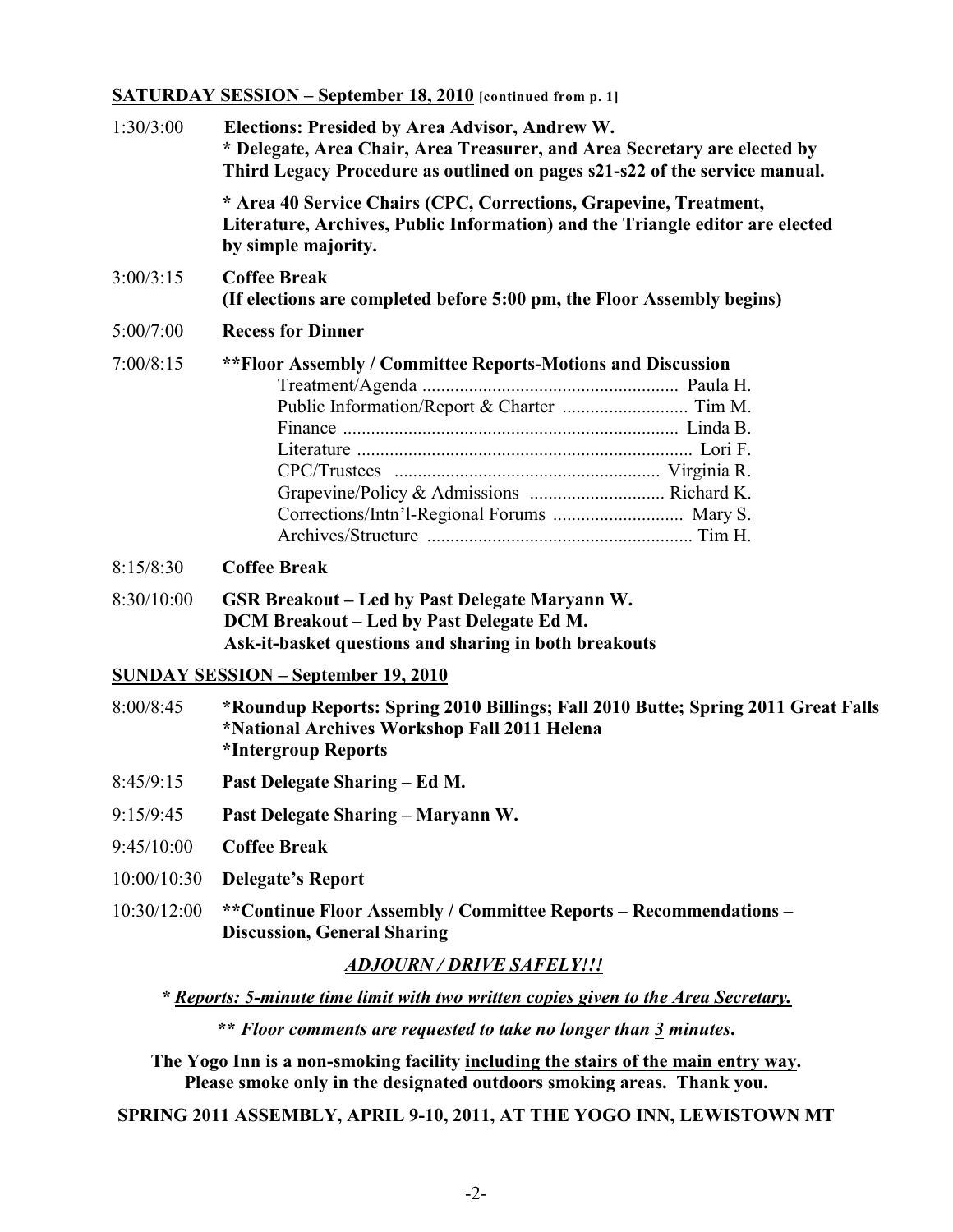Pages 3-5 contain our agenda items and the Area Committees addressing them

Each Area Committee Chair was sent the committee's agenda items with available background information in February, to share with other members of the committee for research, review and discussion, for a well-informed committee conscience/decision.

# If your Group has any comments, questions, and concerns or would like copies of any background information please contact the appropriate Area Committee Chair.

Your DCM has the names, phone numbers and addresses of the Area Committee (which also appear in each issue of the *Triangle*), and you also can email them through the Area's website www.aamontana.org should you need them. (NOTE: The process by which items come to the Assembly is detailed in the Area 40 Committee System Policies & Procedures manual which is available through your DCM and on the Area website).

Review Concepts I, II, III, X, XII and Tradition 2 to better understand our process.

The Committees and their agenda items are listed in order of presentation.

## Treatment/Agenda – Paula H.

## **Treatment**

A. Review GSC Advisory Actions, Additional Considerations and No Action Taken on **Treatment Agenda Items at the 2010 General Service Conference** 

B. Discuss information to provide to the new Committee Chair for the next rotation.

# **Agenda**

A. Review GSC Advisory Actions, Additional Considerations and No Action Taken on Agenda Agenda Items at the 2010 General Service Conference

# Public Information/Report & Charter - Tim M.

# **Public Information**

A. Review GSC Advisory Actions, Additional Considerations and No Action Taken on PI Agenda Items at the 2010 General Service Conference

B. Discuss information to provide to the new Committee Chair for the next rotation.

### **Report & Charter**

A. Review GSC Advisory Actions, Additional Considerations and No Action Taken on R&C Agenda Items at the 2010 General Service Conference

# Finance – Linda B.

A. Review and discuss how Area 40 prepares and considers the Area budget for the upcoming year.

B. Consider and propose the Area 40 budget for 2011

C. Review GSC Advisory Actions, Additional Considerations and No Action Taken on Finance Agenda Items at the 2010 General Service Conference

D. Discuss information to provide to the new Treasurer for the next rotation.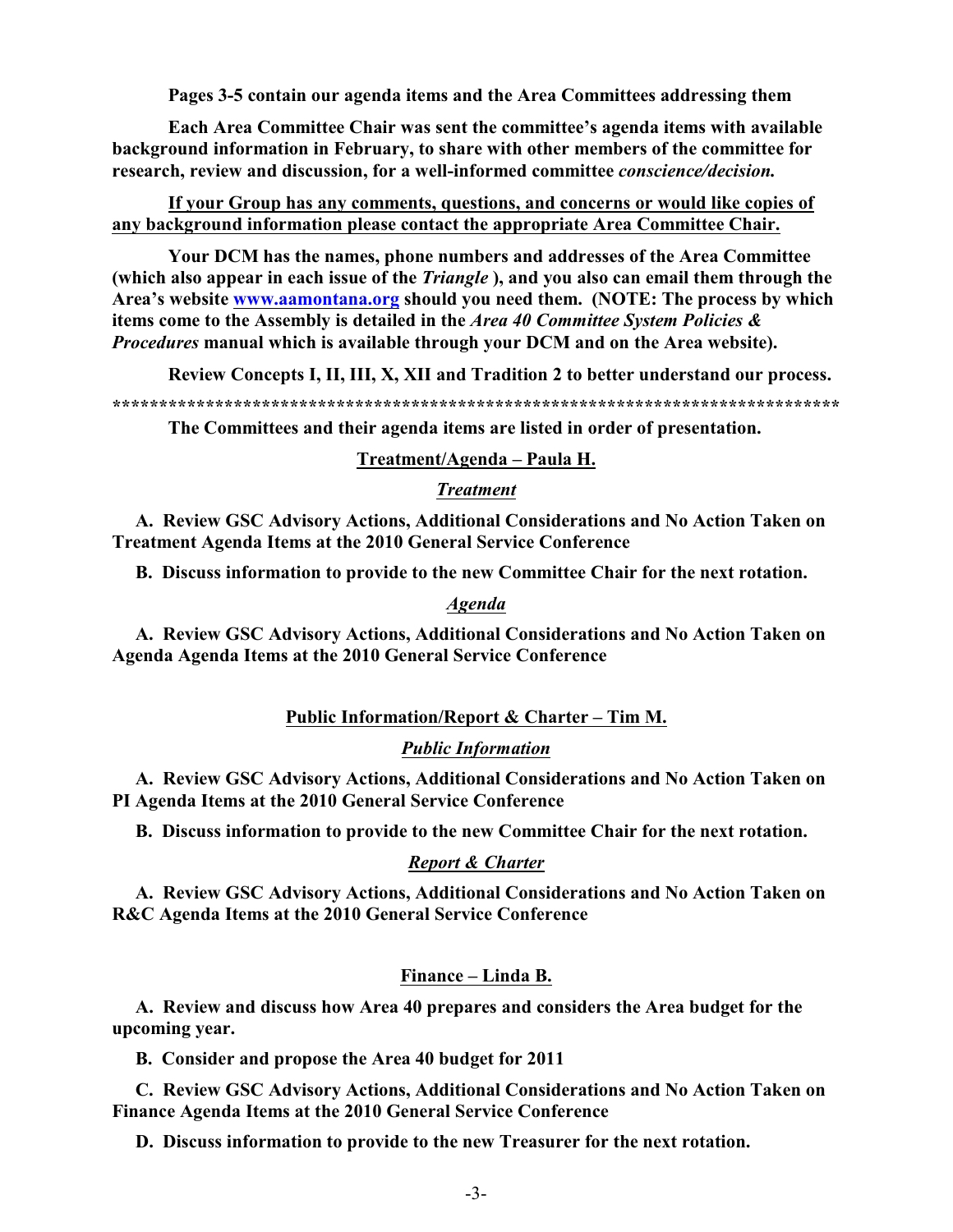## **Literature – Lori F.**

 **A. Review GSC Advisory Actions, Additional Considerations and No Action Taken on Literature Agenda Items at the 2010 General Service Conference**

 **B. Discuss information to provide to the new Committee Chair for the next rotation.**

#### **CPC/Trustees – Virginia R.**

# *CPC*

 **A. Review GSC Advisory Actions, Additional Considerations and No Action Taken on CPC Agenda Items at the 2010 General Service Conference**

 **B. Discuss information to provide to the new Committee Chair for the next rotation.**

## *Trustees*

 **A. Consider whether Area 40 should submit the following agenda item for the 61st General Service Conference: Consider a contingency plan to deal with the eventuality that the number of General Service Trustees drops from 21 to below 19. [Virginia R. to provide background material to the Committee at Assembly]** 

 **B. Review GSC Advisory Actions, Additional Considerations and No Action Taken on Trustees Agenda Items at the 2010 General Service Conference**

## **Grapevine/Policy & Admissions – Rich K.**

### *Grapevine*

 **A. Review and report on Area 40 Grapevine Survey status [Rich K. to provide background material to the Committee at Assembly]**

 **B. Review GSC Advisory Actions, Additional Considerations and No Action Taken on Grapevine Agenda Items at the 2010 General Service Conference**

 **C. Discuss information to provide to the new Committee Chair for the next rotation.**

#### *Policy & Admissions*

 **A. Review GSC Advisory Actions, Additional Considerations and No Action Taken on P&A Agenda Items at the 2010 General Service Conference**

#### **Corrections/International Conventions-Regional Forums – Mary S.**

#### *Corrections*

 **A. Review GSC Advisory Actions, Additional Considerations and No Action Taken on Corrections Agenda Items at the 2010 General Service Conference**

 **B. Discuss information to provide to the new Committee Chair for the next rotation.**

#### *International Conventions-Regional Forums*

 **A. Review and report the status of Area 40 request for Additional Local Forum (in Great Falls and Miles City in 2011 [Mary S. to provide background material to Committee]**

 **B. Review GSC Advisory Actions, Additional Considerations and No Action Taken on IC-RF Agenda Items at the 2010 General Service Conference**